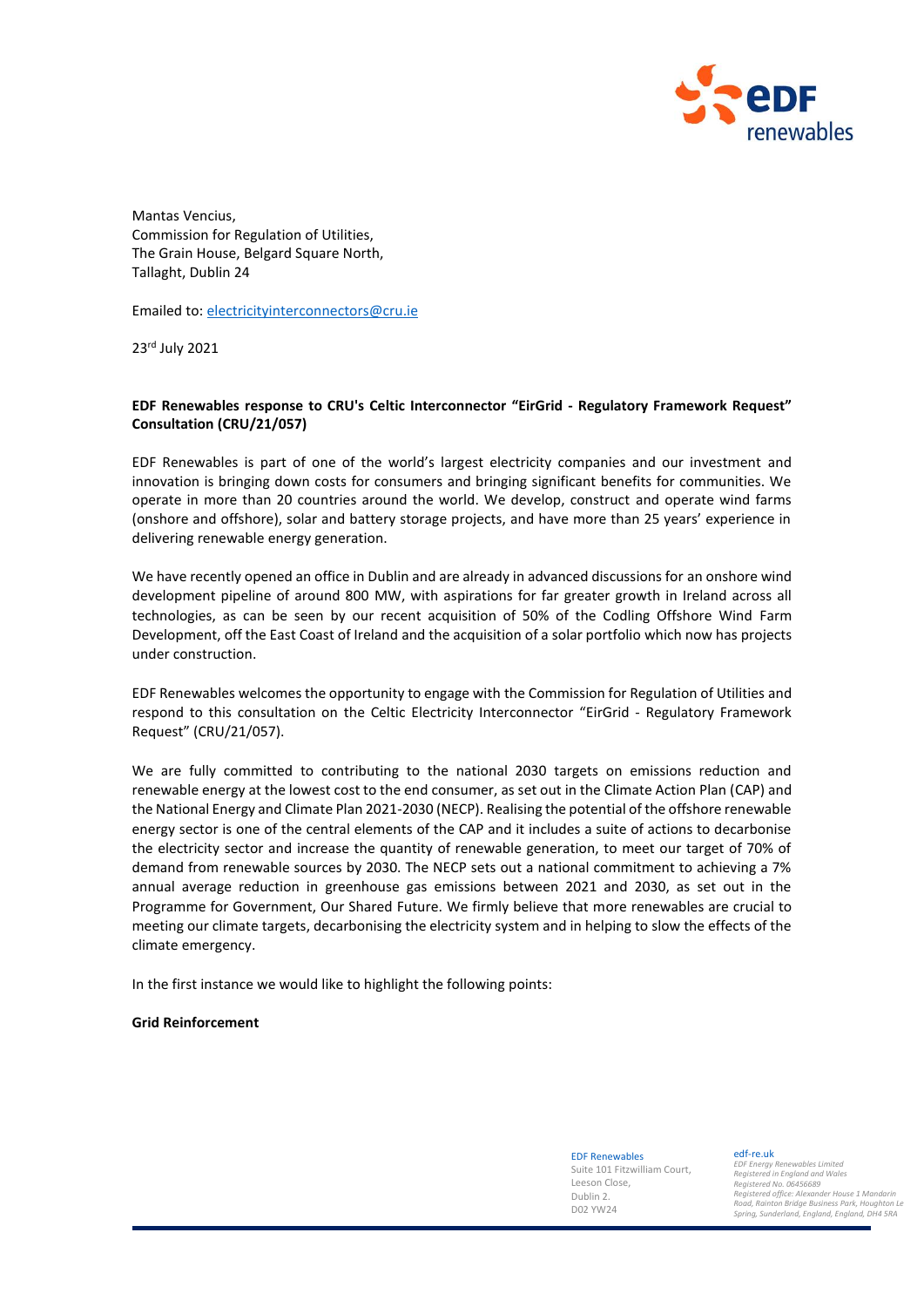

- We recognise that increased interconnection is a key component of Irish energy policy, which has the potential to ensure a secure and sustainable supply of electricity, provide the flexibility and system services essential for higher penetrations of intermittent renewable electricity, and to reduce electricity costs.
- However, considering the current capabilities of the Irish electricity network, this may prove challenging, at least in the short to medium term. As more units connect, the transmission network is increasingly struggling to accommodate these, and dispatch down is a growing issue for renewables. In our view, the network and locational issues should be resolved in the short and medium term, to facilitate existing and new renewable generation.
- In addition, the impact of new interconnection should be considered in an impact assessment, to avoid system issues such as locational constraints.
- With the first RESS volumes due to come online shortly and the CRU's target for EirGrid to reach 80% SNSP by 2023 and 85% SNSP by 2025, interconnectors may well help to deliver higher SNSP levels and minimise dispatch down over the coming years, but only if the grid is fully prepared.

## **Level Playing Field**

- We are conscious that there are limited opportunities to connect to an already strained transmission system and we therefore request that all technologies, from wind farms to interconnectors, are subject to the same market conditions and grid connection costs. As it stands, the Celtic Interconnector appears to be exempt from the standard rules, as a Project of Common Interest (PCI).
- While we acknowledge that the PCI process is intended to help the EU achieve its energy policy and climate objectives: affordable, secure and sustainable energy for all citizens, and the longterm decarbonisation of the economy in accordance with the Paris Agreement, we believe that a balanced and holistic approach should be taken.
- There is a need for the incentivisation of RES-E projects, with the appropriate levels of support provided, which would enable the further development of RES-E projects across Ireland, in a "level playing field". In this way, Ireland will be enabled to meet its 2030 targets and can become a world leader in renewable energy innovation.

## **Market Distortion**

- There is a risk that Ireland could become a captive market, given its small scale and location at the edge of Europe, as there may be a limited opportunity for generators to compete equally, given the specific system and transmission limitations that the TSO has to manage.
- This must be considered in the context of what interconnectors can deliver, i.e. transmission infrastructure that connects two markets.
- A large transmission asset bidding into the capacity market, such as Celtic, with limited exposure to underlying wholesale markets or specific penalties that incentivise performance, has the potential to create market distortions. These could undermine the achievement of the all-island Reliability Standard<sup>1</sup>.

<sup>&</sup>lt;sup>1</sup> [EirGrid-Group-All-Island-Generation-Capacity-Statement-2019-2028.pdf \(eirgridgroup.com\)](http://www.eirgridgroup.com/site-files/library/EirGrid/EirGrid-Group-All-Island-Generation-Capacity-Statement-2019-2028.pdf)